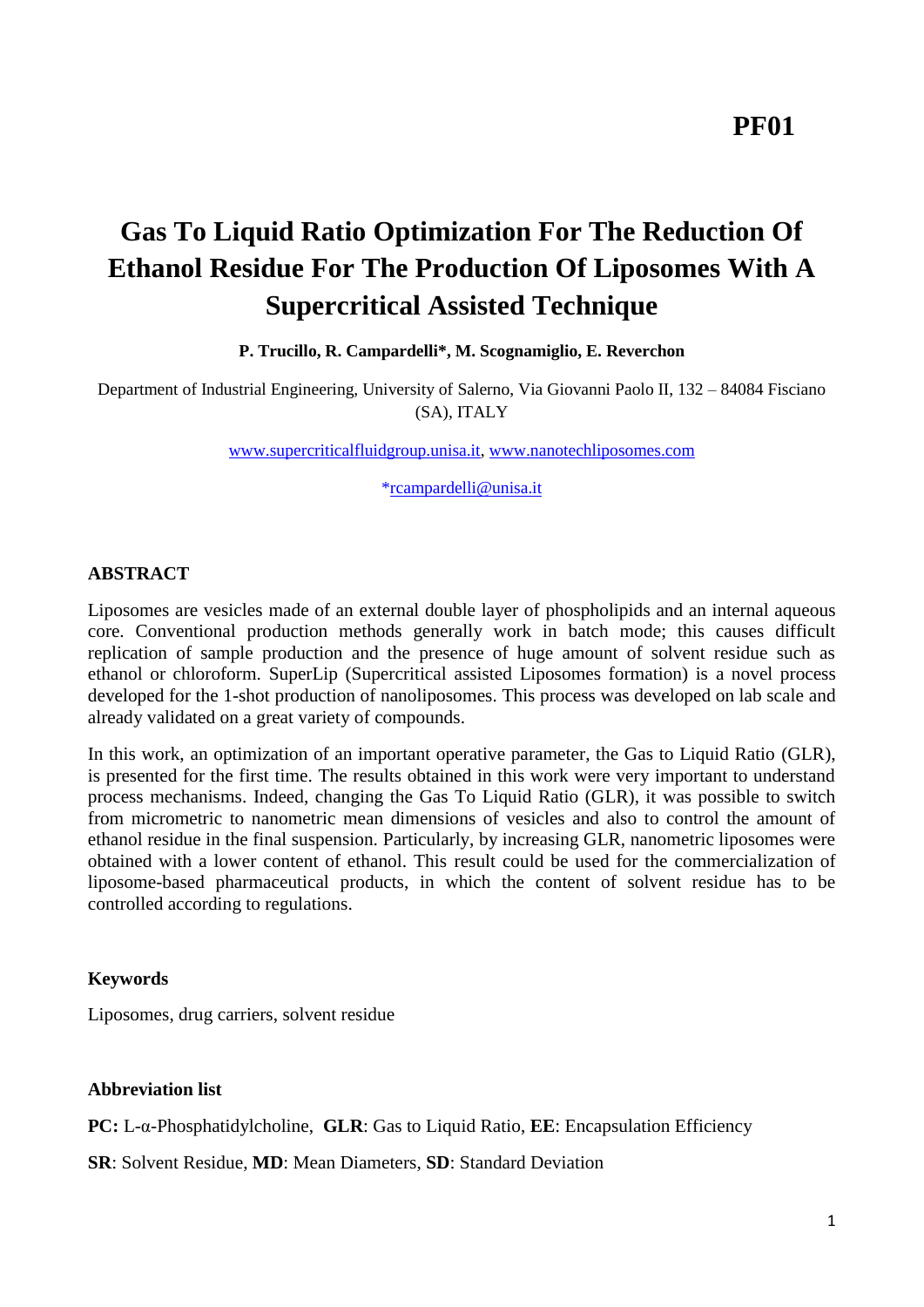# **INTRODUCTION**

The production of drug carriers has found great applications in the pharmaceutical [\[1\]](#page-6-0) and cosmetic field [\[2\]](#page-6-1) for many decades. Drug carriers are spherical objects that generally provide some benefits over traditional drug formulations [\[3\]](#page-6-2), because they can easily protect the entrapped drug from degradation and premature metabolism during their release in the human body [\[4\]](#page-6-3).

Many processes were developed for the production of drug carriers on laboratory, pilot and industrial scale [\[5\]](#page-6-4), and in many occasions organic solvents were involved. Often, huge quantities of solvent were found in the core of the produced drug carriers; as a consequence of this, the applicability of those carriers was compromised and considered unacceptable for food and pharmaceutical products [\[6\]](#page-6-5).

Among drug carriers, liposomes are spherical vesicles characterized by a inner aqueous core and an external double lipidic layer. Since their discovery by Dr. Alec Bangham in 1965, liposomes were recognized to be marketable products [\[7\]](#page-6-6). However, conventional liposomes production methods involved the use of different kind of organic solvents, such as methanol, ethanol and chloroform. Among the solvents used for the production of vesicles, ethanol belongs to ICH class 3, less toxic than ICH class 2 solvents such as chloroform, generally used for the thin layer hydration method [\[8\]](#page-6-7).

Supercritical assisted techniques merged as successful alternatives to traditional methods in liposomes production [\[9\]](#page-6-8). Those innovative techniques have been developed to try to reduce the amount of organic solvents found in the suspensions, exploiting the solubility power of carbon dioxide above the critical point [\[10\]](#page-6-9). Despite the success of these first attempts, a difficult control of particle size distribution, low encapsulation efficiencies and solvent residues were still a great challenge for liposomes production.

For this reason, a dense gas process called Supercritical assisted Liposome Formation (SuperLip) was developed for the production of lipid vesicles. It managed to guarantee a better control of particle size distribution with reproducible nanometric dimensions and high encapsulation efficiencies of proteins such as bovine serum albumin [\[11\]](#page-6-10), dyes as fluorescein [\[12\]](#page-7-0), antibiotics as theophylline [\[13\]](#page-7-1) and antioxidants as eugenol and lipoic acid [\[14\]](#page-7-2).

The aim of this work is to optimize the Gas to Liquid Ratio (GLR) to reduce the amount of ethanol involved in the system and consequently into collected liposomes suspension. First, empty liposomes will be produced to study the effect of GLR on liposomes mean dimensions, polydispersion index and ethanol residue. Once optimized the GLR, two model compounds will be entrapped into liposomes using the best operating conditions: vancomycin [\[15,](#page-7-3) [16\]](#page-7-4), a hydrophilic antibiotic entrapped in the inner core of liposomes, and farnesol [\[17\]](#page-7-5) in the double lipidic layer of liposomes, since it is a lipophilic compound.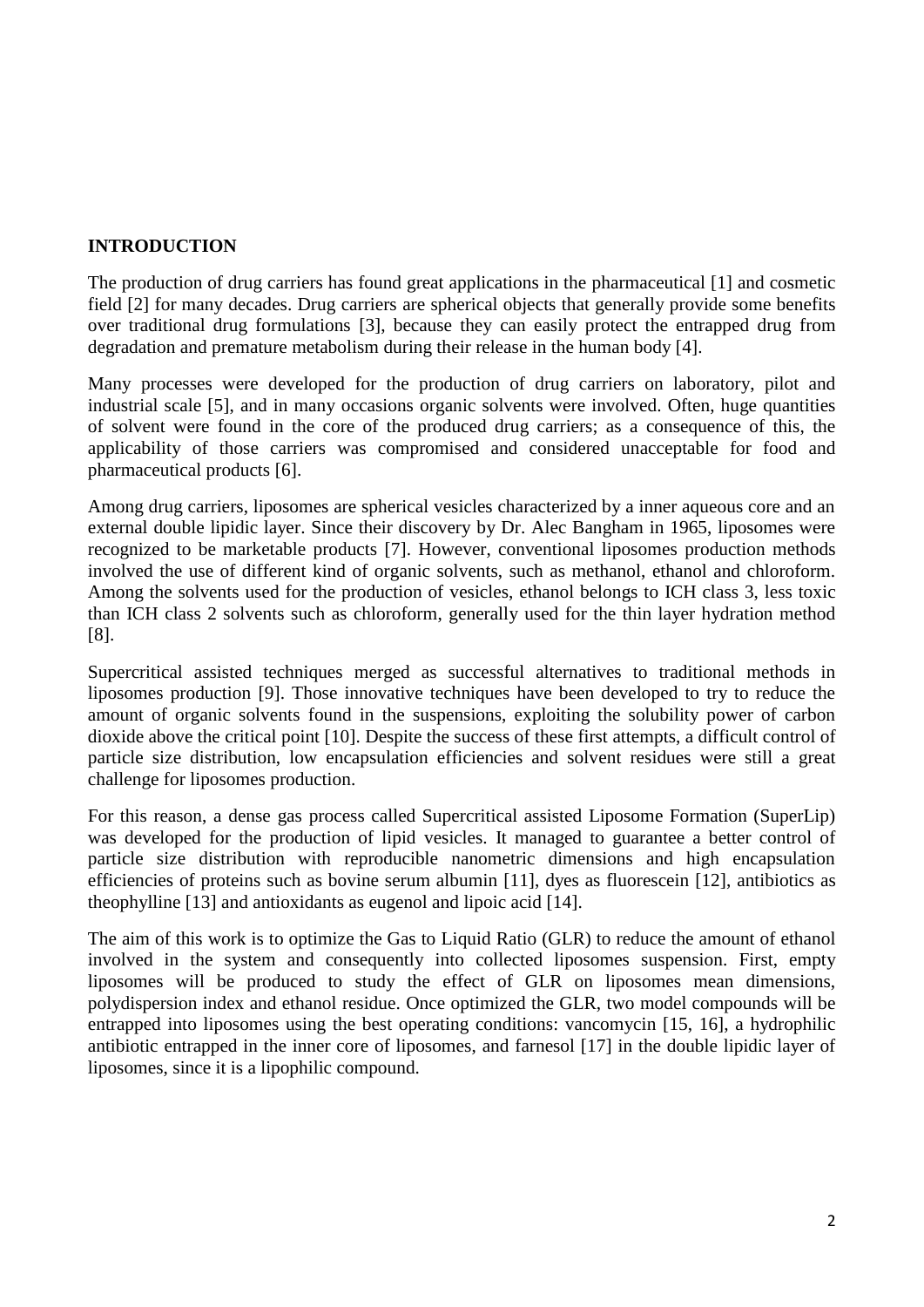#### **MATERIALS AND METHODS**

#### *Materials*

Phosphatidylcholine from egg yolk (PC) was supplied in powder form by Sigma-Aldrich (99%). The organic solvent, ethanol, chosen for lipids dissolution was obtained by Sigma-Aldrich  $(\geq 99.8\%)$ . Carbon dioxide (CO<sub>2</sub>) was purchased by Morlando Group, Italy (>99.4% pure). For the production of the aqueous compartment of liposomes, distilled water was self-produced in our laboratories using a distillatory. Farnesol (sesquiterpene antioxidant) and vancomycin (ocular antibiotic) were provided by Sigma-Aldrich in powder form. For all the performed experiments, the materials were used as received.

#### *Apparatus*

Supercritical assisted Liposomes formation (SuperLip) was developed on lab-scale layout. Two feed lines, sub-critical carbon dioxide (through Ecoflow pump, mod. LDC-M-2, Lewa, Germany) and ethanol+lipid solution (through high pressure precision pump, Model 305, Gilson, France) were provided from the top of the stainless steel formation vessel. The two feed were mixed in a stainless steel saturator, thermally heated at the temperature of 40 °C. The obtained Expanded Liquid (EL) was fed to the high pressure formation vessel. An aqueous solution was pumped in the formation vessel through continuous atomization with a 80 μm nozzle for droplet creation. Water droplets were covered by lipids in the formation vessel, while a bulk, located at the bottom of the vessel, was used to stabilize vesicles. The organic solvent was removed from the top of the formation vessel through a decompression step that eliminated the expanded liquid, separating carbon dioxide from ethanol. Carbon dioxide flow rate was controlled with a rotameter (mod. N.5-2500, Serval 115022, ASA, Italy) and liposomes were collected from the bottom of the formation vessel in liquid suspension.

#### *Methods*

Liposome mean dimensions and zeta potential were measured with Dynamic Light Scattering (Mod. Zetasizer Nano S, Worcestershire, UK).

Liposome morphology was observed with a Field Emission-Scanning Electron Microscope (FE-SEM, model LEO 1525, Carl Zeiss SMT AG, Oberkochen, Germany). A drop of liposome suspension was spread on aluminum stub and left drying at room temperature for 2-3 days. Dry liposome suspension was then covered with gold to make the sample conducible through a sputter coater (thickness of 250 Å, model B7341, Agar Scientific, Stansted, U.K.).

In the case of vancomycin and farnesol loaded liposomes, not entrapped drug was detected from the supernatant after sample centrifugation [\[18\]](#page-7-6). The absorbance measurement were performed at the wavelength of 230 nm for vancomycin while it was 260 nm in the case of farnesol absorbance detection, using an UV-Vis spectrophotometer. The encapsulation efficiency was calculated using the following equation:

$$
EE \, [\%] = \frac{ppm_{theoretical} - ppm_{supernatant}}{ppm_{theoretical}} \, 100
$$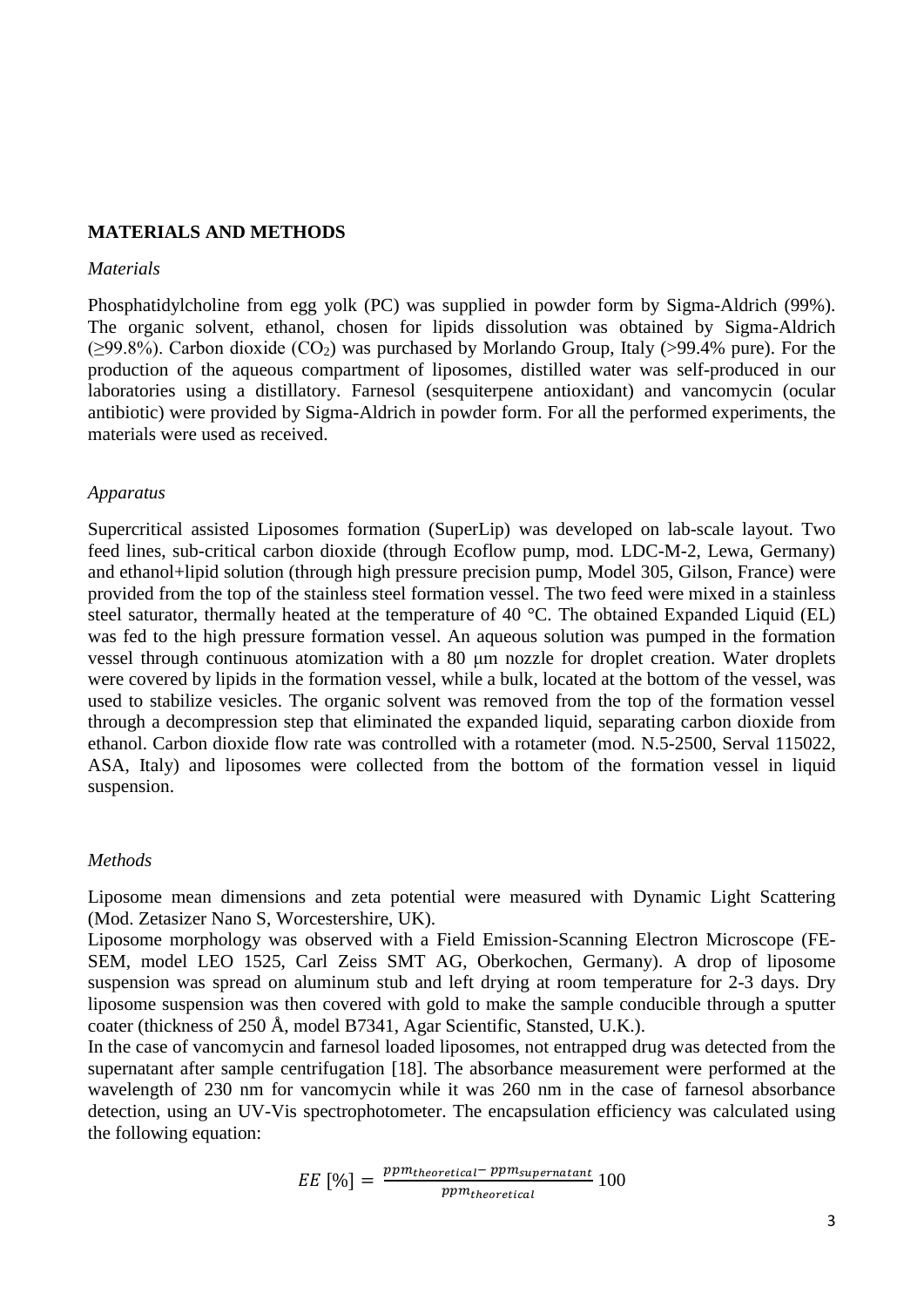In this equation, ppm<sub>theoretical</sub> is the amount of compound dissolved in the water phase, while ppmsupernatant represents the not entrapped drug present in the supernatant. Measurements were performed in triplicates and all the data were shown as mean value  $\pm$  standard deviation.

Ethanol residue in the final liposomes suspensions was also analyzed, to monitor the efficiency of solvent removal from the aqueous bulk after the separation of the expanded liquid. The solvent residue was measured using a head space sampler (mod. 50 Scan; Hewlett & Packard, Palo Alto, California) coupled to a Gas Chromatograph interfaced with a Flame Ionization Detector (GC-FID; mod. 6890 Agilent Series; Agilent Technologies Inc., Wilmington, Delaware). Ethanol was separated using a fused-silica capillary column of 50 m length, 0.25 mm internal diameter, 0.40  $\mu$ m film thickness (mod. DB-WAX; Agilent, United States). GC oven temperature was maintained at 40 °C for 8 min. The injector was maintained at 180 °C (split mode, ratio 1:1) and helium was used as the carrier gas (1 mL/min). Head space conditions were: equilibration time 60 min at 100  $^{\circ}$ C, pressurization time 2 min and loop fill time 1 min. Head space samples were prepared in 10 mL vials filled with 2 mL of suspension. Analyses were performed on each sample in three replicates.

## **RESULTS**

The idea at the base of this work was to optimize the Gas to Liquid Ratio parameter. In particular, its effect on final solvent residue and Particle Size Distributions was studied. Empty liposomes were produced varying the ethanol flow rate from 10 mL/min to 1.9 mL/min, fixing carbon dioxide flow rate at 6.5 g/min. As a consequence of this, the Gas to Liquid Ratio was varied from 0.44 to 6.00. Lipid concentration in ethanol was set at 5 mg/mL, while operative pressure was fixed to 100 bar for all the experiments. Temperature in the formation vessel was fixed to 40 °C. The nozzle chosen for water atomization has a diameter of 80 µm. Soon after the SuperLip process, the samples were post-treated using evaporation under vacuum to eliminate solvent residue. This operation was performed at 40 °C and 150 rpm for 20 minutes.

| <b>Gas To Liquid</b><br>Ratio | <b>Ethanol Flow rate</b> | <b>System composition</b> |            |                  | <b>Mean</b><br>diameter | <b>Solvent</b><br><b>Residue</b> |
|-------------------------------|--------------------------|---------------------------|------------|------------------|-------------------------|----------------------------------|
|                               | [mL/min]                 | CO <sub>2</sub>           | $C_2H_5OH$ | H <sub>2</sub> O | $MD [nm] \pm SD$        | [ppm]                            |
| 0.44                          |                          | 0.21                      | 0.47       | 0.30             | $1697 \pm 679$          | 4102                             |
| 1.50                          |                          | 0.39                      | 0.24       | 0.35             | $940 \pm 263$           | 3023                             |
| 3.83                          | 3.5                      | 0.46                      | 0.11       | 0.42             | $155 \pm 71$            | 2450                             |
| 6.00                          | - 9                      | 0.47                      | 0.06       | 0.45             | $149 \pm 72$            | 1890                             |

**Table 1.** Mean Diameters (MD), Standard Deviations (SD), Polydispersion Index (PDI), Solvent Residue (SR) of empty liposomes with Gas To Liquid Ratio in the range from 0.44 to 6.00

As shown in **Table 1**, by increasing the Gas to Liquid Ratio, nanometric liposomes with a mean diameter included between  $149 \pm 72$  nm and  $155 \pm 71$  nm were produced. Instead, working at GLR less than 1.50, it was discovered that liposomes of micrometric and sub-micrometric dimensions were produced, with mean dimensions between  $940 \pm 263$  nm and  $1697 \pm 679$  nm. It is possible to affirm that the GLR parameter has a significant affection on the control of liposome size and particle size distributions. Instead, increasing the GLR, solvent residue decreased from 4102 ppm for a gas to liquid ratio of 0.44 down to 1890 ppm for a GLR of 6.00. As a conclusion on the first section of this work, the main observation is that the best optimized conditions were achieved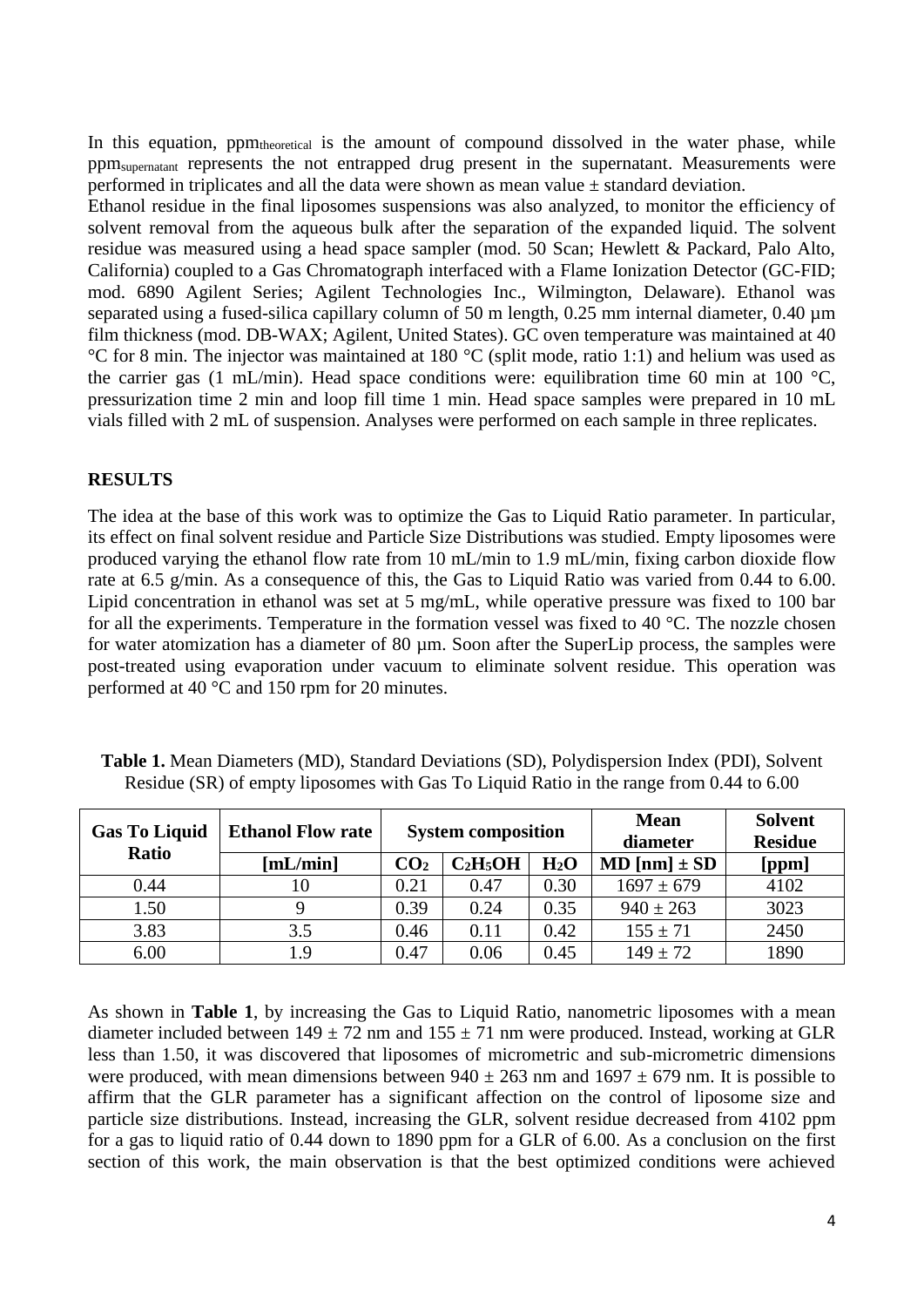working with a GLR of 6.00, since it was possible to produce nanometric liposomes with the lowest solvent residue.

In the second part of this work, hydrophilic compound vancomycin was entrapped in the inner core of liposomes with theoretical loadings of 15 % on lipid mass base. The same theoretical loading was repeated for the entrapment of a lipophilic compound, farnesol. Gas To Liquid Ratio was fixed at 6.00 as optimized with the previous set of experiments. Mean Diameter, Encapsulation Efficiencies and Solvent Residue of these experiments were reported in **Table 2**.

**Table 2.** Mean Diameter (MD), Encapsulation Efficiency (EE) and Solvent Residue of vancomycin and farnesol loaded liposomes with Gas to Liquid Ratio of 6.00

| Compound                    | <b>Theoretical</b><br>Loading $[\%]$ | <b>Mean Diameter</b><br>$MD [nm] \pm SD$ | <b>Encapsulation</b><br>Efficiency $[\%]$ | <b>Solvent Residue</b><br>[ppm] |
|-----------------------------|--------------------------------------|------------------------------------------|-------------------------------------------|---------------------------------|
| Vancomycin<br>(hydrophilic) | 15                                   | $180 \pm 48$                             | $60.0 \pm 0.8$                            | 10                              |
| Farnesol<br>(lipophilic)    |                                      | $126 \pm 35$                             | $74.0 \pm 1.1$                            | 1680                            |

Looking at **Table 2**, mean diameters of vancomycin and farnesol loaded liposomes are included between a minimum of  $126 \pm 35$  nm and a maximum of  $180 \pm 48$  nm. It is confirmed that working at GLR equal to 6.00, it is possible to control particle size distribution of liposomes and to create nanometric vesicles. The encapsulation efficiency was high up to  $76.7 \pm 1.9$  % for vancomycin loaded liposomes, and up to  $74.0 \pm 1.1$  % for farnesol loaded liposomes.

After evaporation under vacuum, solvent residue of vancomycin loaded liposomes was 10 ppm for 15 % loaded vesicles. Comparing these results with empty liposomes, ethanol residue was much lower. In fact, empty liposomes had a solvent residue of 1890 ppm for a GLR equal to 6.00. Instead, for farnesol loaded liposomes, solvent residue was 1680 ppm for 15 % loaded samples.

Lipophilic loaded liposomes had a solvent residue more similar to empty liposomes. It is possible that the affinity between ethanol and water caused the entrapment of a huge amount of organic solvent in the inner core of liposomes. Instead, in the case of vancomycin loaded liposomes, the hydrophilic compound contributed to remove organic solvent from water droplets during formation process. In this manner, the ethanol was rejected to the external bulk of liposomes suspension, leaving 10 of the organic solvent in the inner core of liposomes.

Field Emission-Scanning Electron Microscope (FE-SEM) images were obtained. **Figure 1a** refers to vancomycin loaded liposomes while **Figure 1b** refers to farnesol loaded liposomes.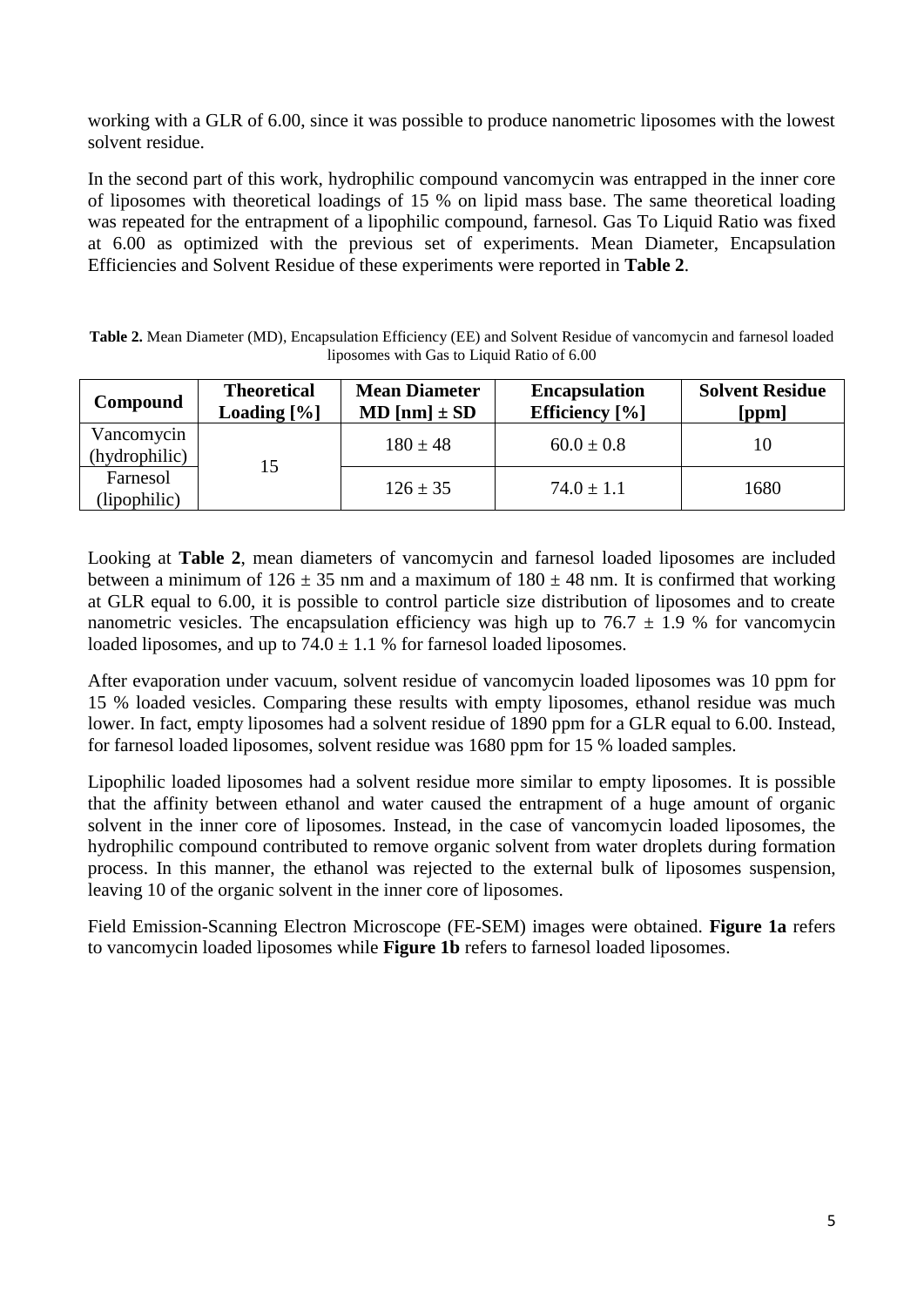

**Figure 1.** Scanning Electron Microscope of vancomycin and farnesol loaded liposomes produced with GLR 6.00

**Figure 1a** showed liposomes loaded with 15 % w/w vancomycin on lipid mass base. Nanometric mean dimensions were confirmed, according to **Table 2.** The shape of the vesicle was round and the surface was smooth.

A second observation was performed on farnesol loaded liposomes (**Figure 1b**). Also in this second case, vesicles mean dimensions were confirmed; but, more aggregation phenomena were shown. This was probably due to the higher affinity of farnesol with ethanol in the lipidic structure.

# **CONCLUSIONS**

Working with a Gas to Liquid Ratio (GLR) above 1.50 produced nanometric liposomes (mean diameter of about 100 nm), while under that limit, the obtained vesicles were micrometric (mean diameter of about 2  $\mu$ m). As a consequence of that, it was possible to tune liposomes mean dimensions by tuning the Gas to Liquid Ratio, according to the kind of application.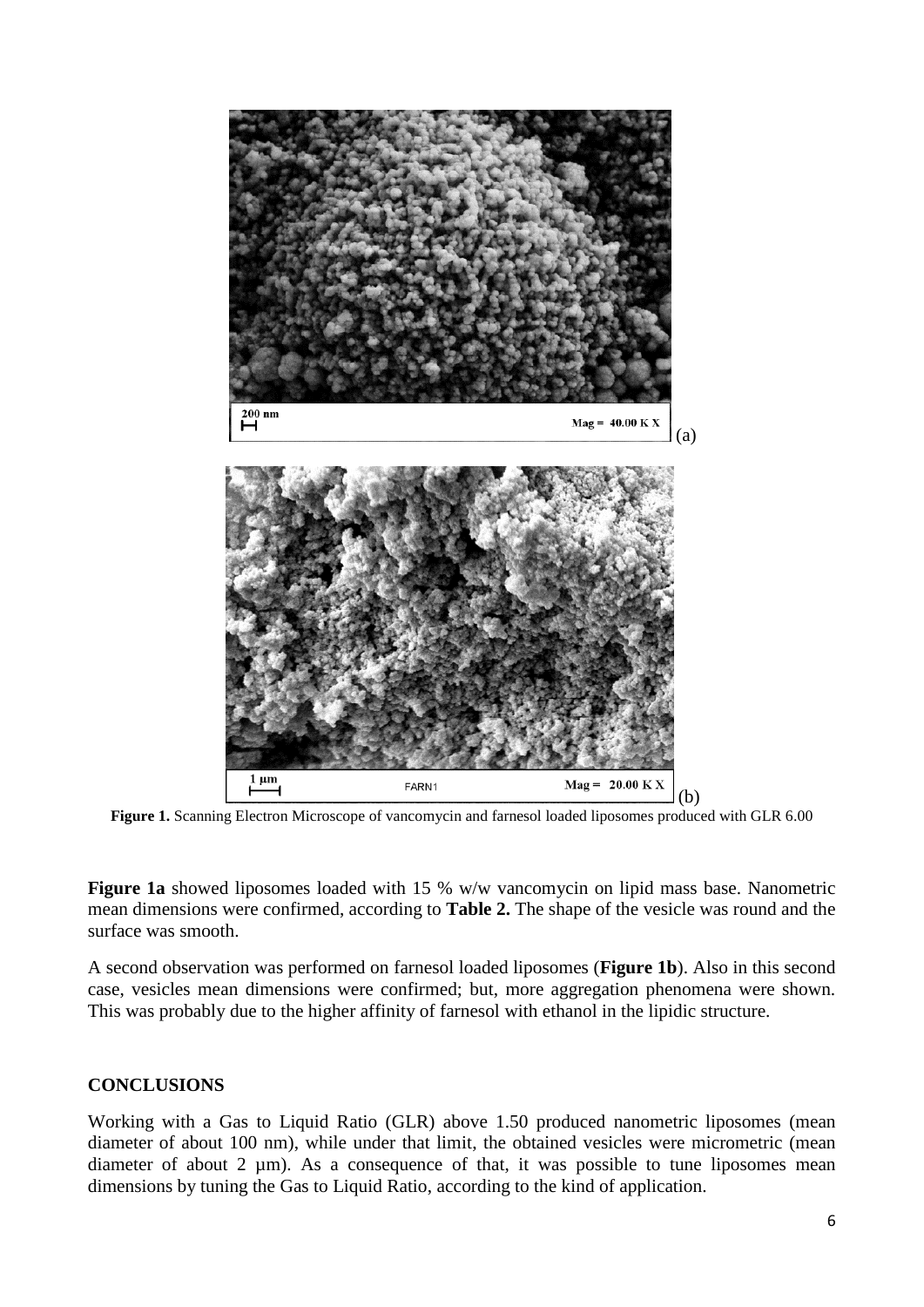A second result that was observed was that solvent residue decreased by decreasing the Gas to Liquid Ratio on empty liposomes, from 4567 ppm to 1890 ppm. Moreover, this was also confirmed by the entrapment of two model compounds into liposomes: vancomycin (among 134 and 10 ppm) and farnesol (among 4939 and 1680 ppm).

The chosen hydrophilic compound better rejected ethanol content from the inner core of liposomes, obtaining down to 10 ppm of solvent residue inside the core of the vesicles. Lipophilic compound did not respond to tests as expected, because of its affinity with ethanol.

# **REFERENCES**

<span id="page-6-0"></span>[1] YOUNG, S. A., SMITH, T. K., Lipids and Liposomes in the Enhancement of Health and Treatment of Disease, Drug Discovery and Development - from Molecules to Medicine, Vol. 6, 2015, p. 131-162.

<span id="page-6-1"></span>[2] BETZ, G., AEPPLI, A., MENSHUTINA, N., LEUENBERGER, H., In vivo comparison of various liposome formulations for cosmetic application, International Journal of Pharmaceutics, Vol. 296, 2005, p. 44-54.

<span id="page-6-2"></span>[3] LANGER, R., New Methods of Drug Delivery, Science, Vol. 249, 1990, p. 1527-1533.

<span id="page-6-3"></span>[4] CHAMPION, J. A., KATARE, Y. K., MITRAGOTRI, S., Particle shape: A new design parameter for micro- and nanoscale drug delivery carriers, Journal of Controlled Release, Vol. 121, 2007, p. 3-9.

<span id="page-6-4"></span>[5] LAOUINI, A., CHARCOSSET, C., FESSI, H., HOLDICH, R. G., VLADISAVLJEVIĆ, G. T., Preparation of liposomes, a novel application of microengineered membranes: Investigation of the process parameters using a stirred cell device and scale up of the process from laboratory level to industrial production, Abstracts of Papers of the American Chemical Society, Vol. 112, 2013, p. 172-278.

<span id="page-6-5"></span>[6] CHENG, C., PENG, S., LI, Z., ZOU, L., LIU, W., LIU, C., Improved bioavailability of curcumin in liposomes prepared using a pH-driven, organic solvent-free, easily scalable process, Rsc Advances, Vol. 7, 2017, p. 25978-25986.

<span id="page-6-6"></span>[7] CHAUDHURY, A., DAS, S., LEE, R. F., TAN, K. B., NG, W. K., TAN, R. B., CHIU, G. N., Lyophilization of cholesterol-free PEGylated liposomes and its impact on drug loading by passive equilibration, International Journal of Pharmaceutics, Vol. 430, 2012, p. 167-175.

<span id="page-6-7"></span>[8] LEONE, F., GIGNONE, A., RONCHETTI, S., CAVALLI, R., MANNA, L., BANCHERO, M., ONIDA, B., A green organic-solvent-free route to prepare nanostructured zinc oxide carriers of clotrimazole for pharmaceutical applications, Journal of Cleaner Production, Vol. 172, 2018, p. 1433-1439.

<span id="page-6-8"></span>[9] STIEVANO, M., ELVASSORE, N., High-pressure density and vapor-liquid equilibrium for the binary systems carbon dioxide-ethanol, carbon dioxide-acetone and carbon dioxidedichloromethane, Journal of Supercritical Fluids, Vol. 33, 2005, p. 7-14.

<span id="page-6-9"></span>[10] KAWASHIMA, Y., YORK, P., Drug delivery applications of supercritical fluid technology, Advanced Drug Delivery Reviews, Vol. 60, 2008, p. 297-298.

<span id="page-6-10"></span>[11] CAMPARDELLI, R., SANTO, I. E., ALBUQUERQUE, E. C., DE MELO, S. V., DELLA PORTA, G., REVERCHON, E, Efficient encapsulation of proteins in submicro liposomes using a supercritical fluid assisted continuous process, Journal of Supercritical Fluids, Vol. 107, 2016, p. 163-169.